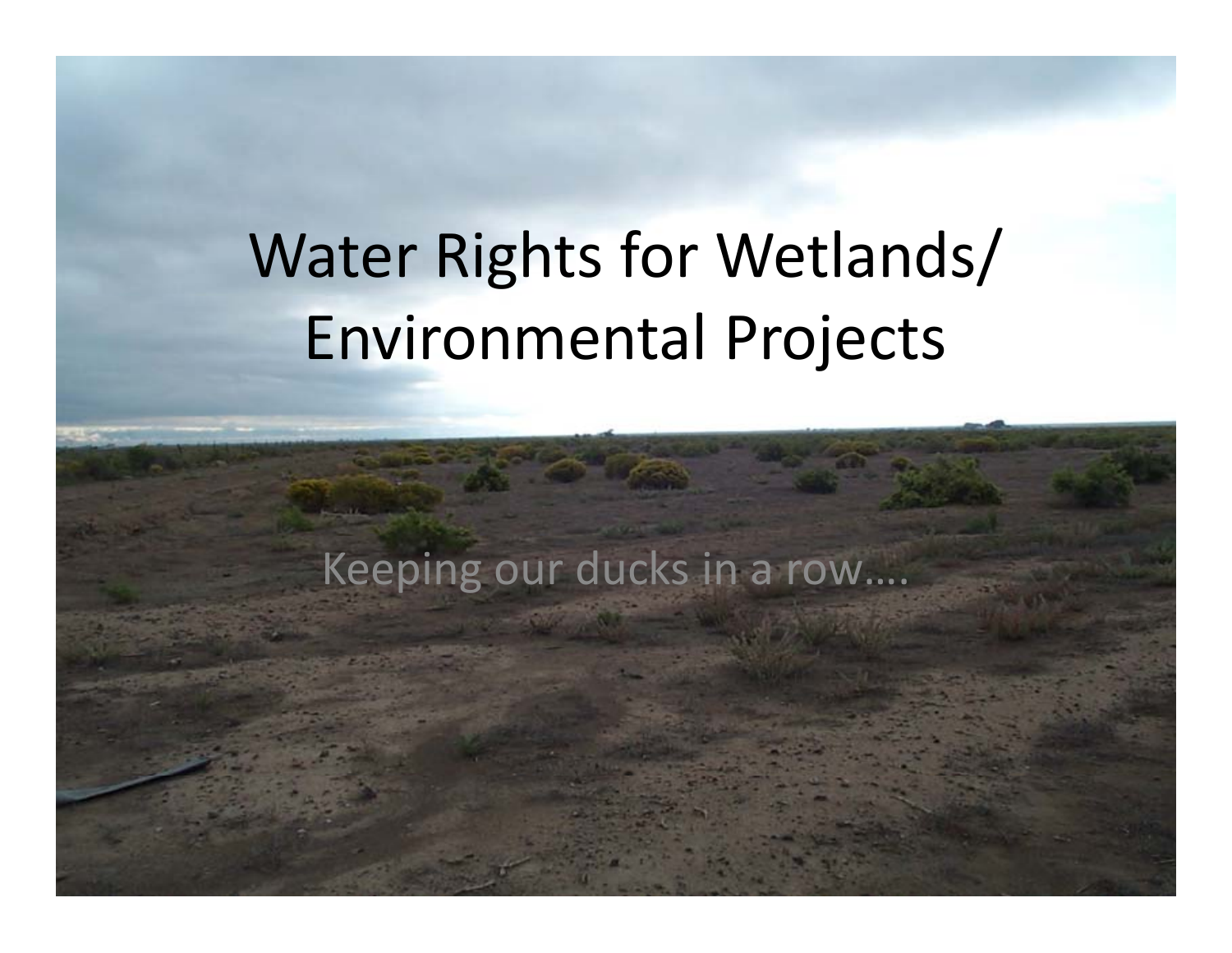# **History**

- Original rights for domestic,
- $\bullet$ mining and agriculture.



- $\bullet\,$  Environmental consciousness came about late in the appropriation game.
- 1973 CWCB ISF program (CRS 37‐92‐102(3)
	- "…protect the environment to <sup>a</sup> reasonable degree…."
	- –— Donation Program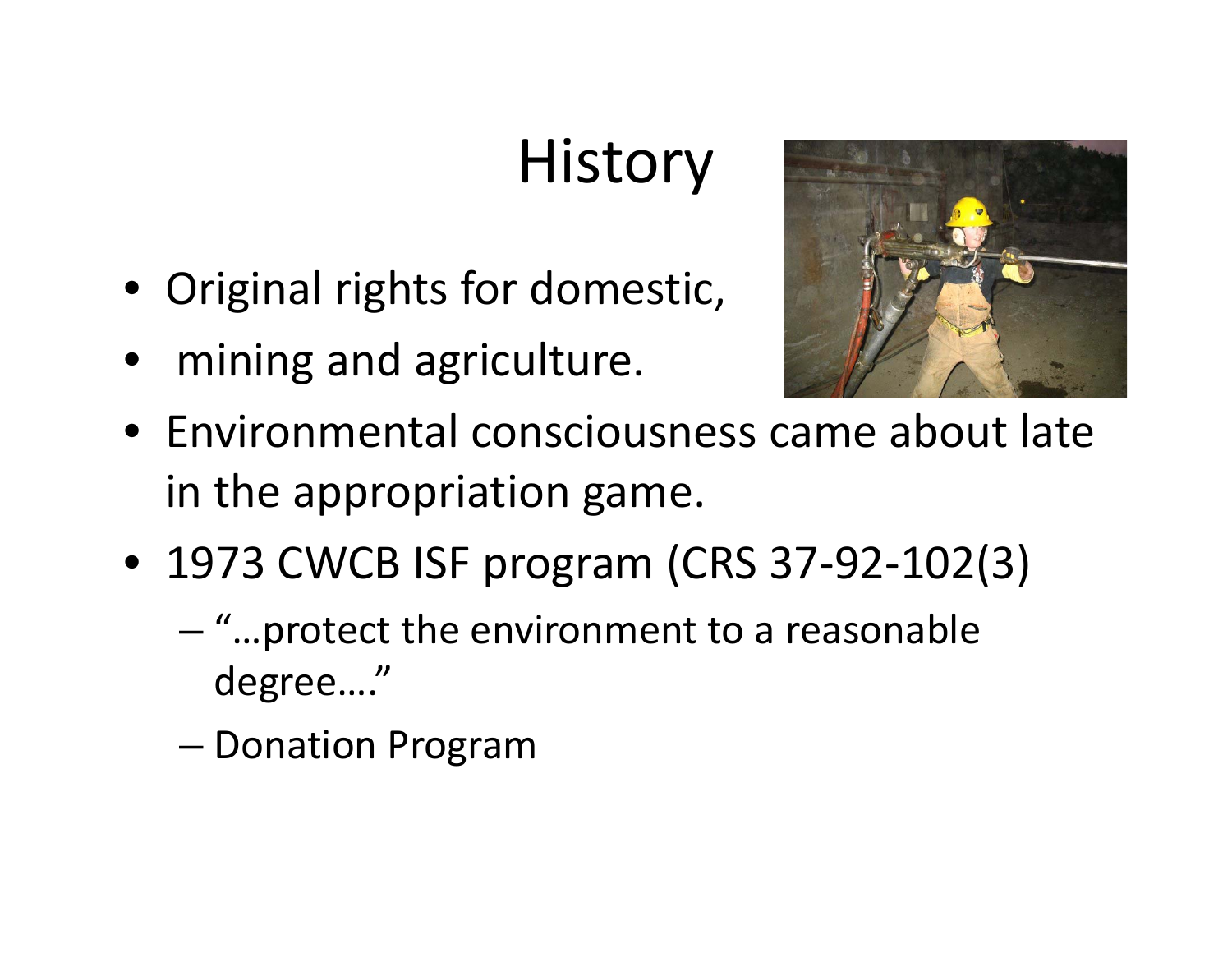#### **Status**

- CWCB program
	- 1500+ stream segments
	- 8500+ miles streams
	- 476 natural lake levels
	- $-$  21 donations



- Legal status as <sup>a</sup> water right
	- Protect from impairment in water court
	- –Administered by DWR as other water rights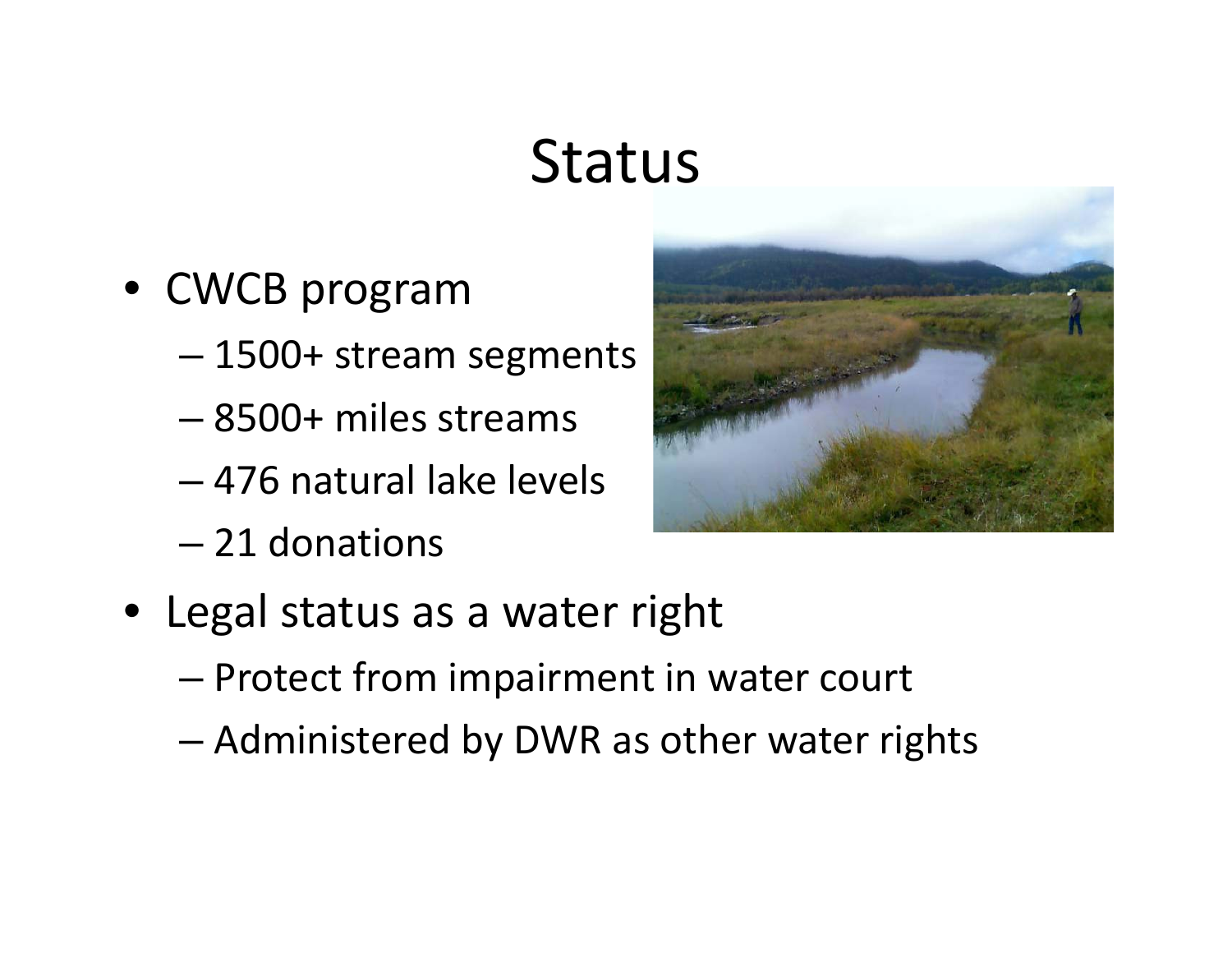# RCID's

- Recreational In-Channel Diversions
	- –Appropriated for recreation
	- –Also helps protect environmental values
- Review by CWCB
- Decreed by water court
- Administered by DWR

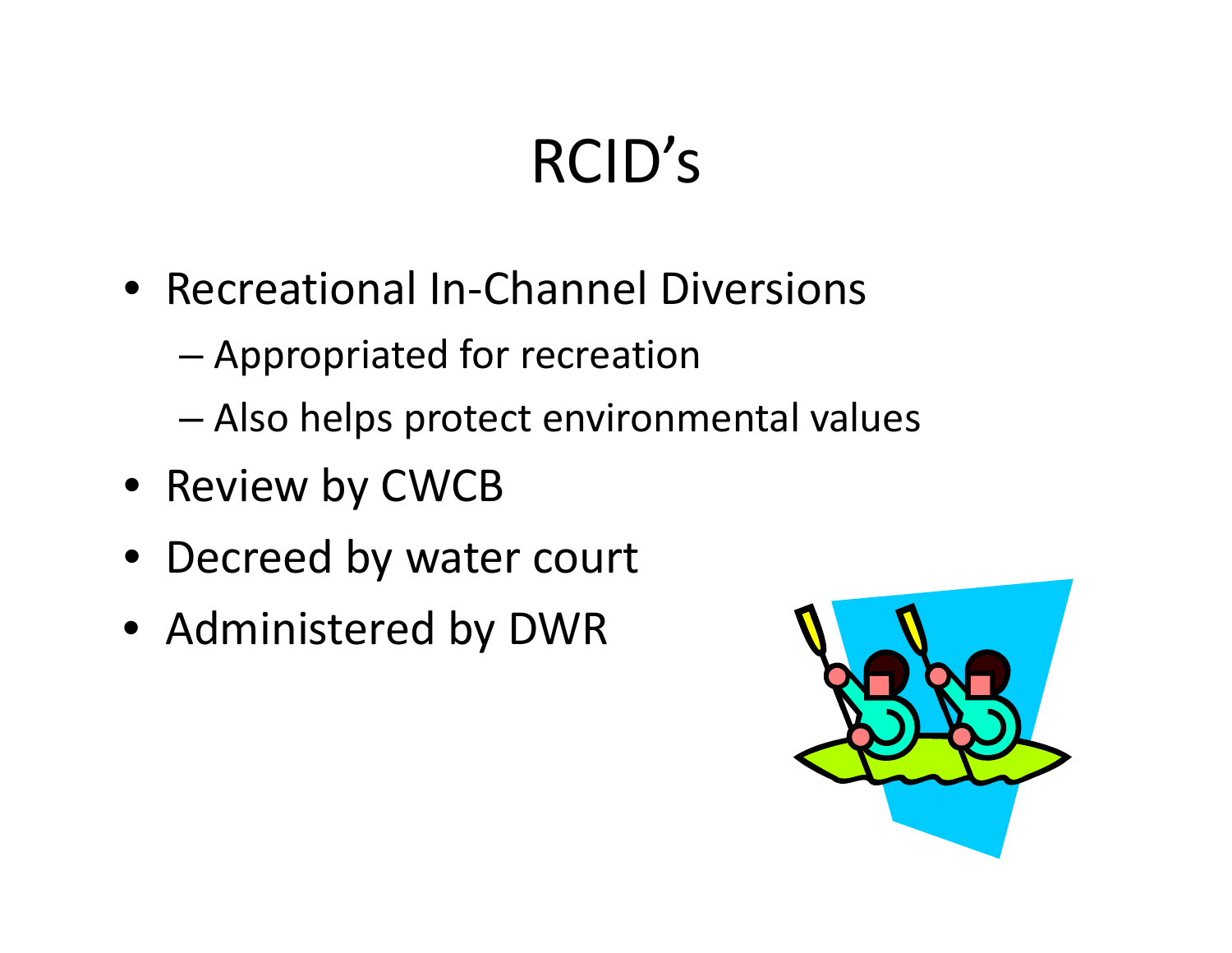#### Piscatorial

- Colorado has long recognized piscatorial uses
- Fish rearing facilities decreed many years ago
- Environmental purposes?

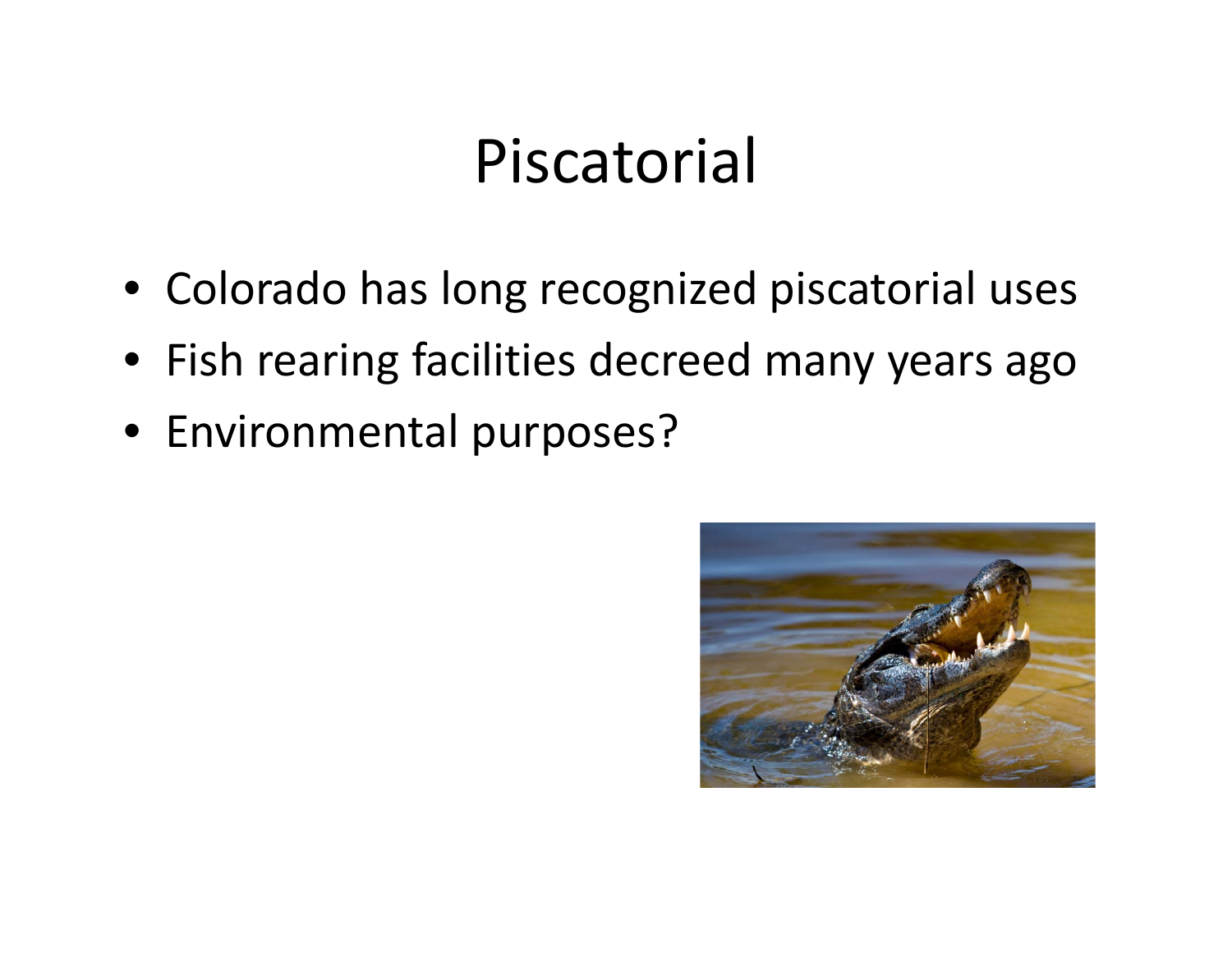## Wetlands

- Irrigation practices
	- Historic practices recognized
- Decreed wildlife/wetlands purposes
	- USFWS and DOW have appropriated for these
	- $-$  Both have purchased and converted water rights
- Grey areas…
	- –When is it irrigation of wetland plants?
	- –When is it floating ducks….?
	- When do you need to make <sup>a</sup> change?????

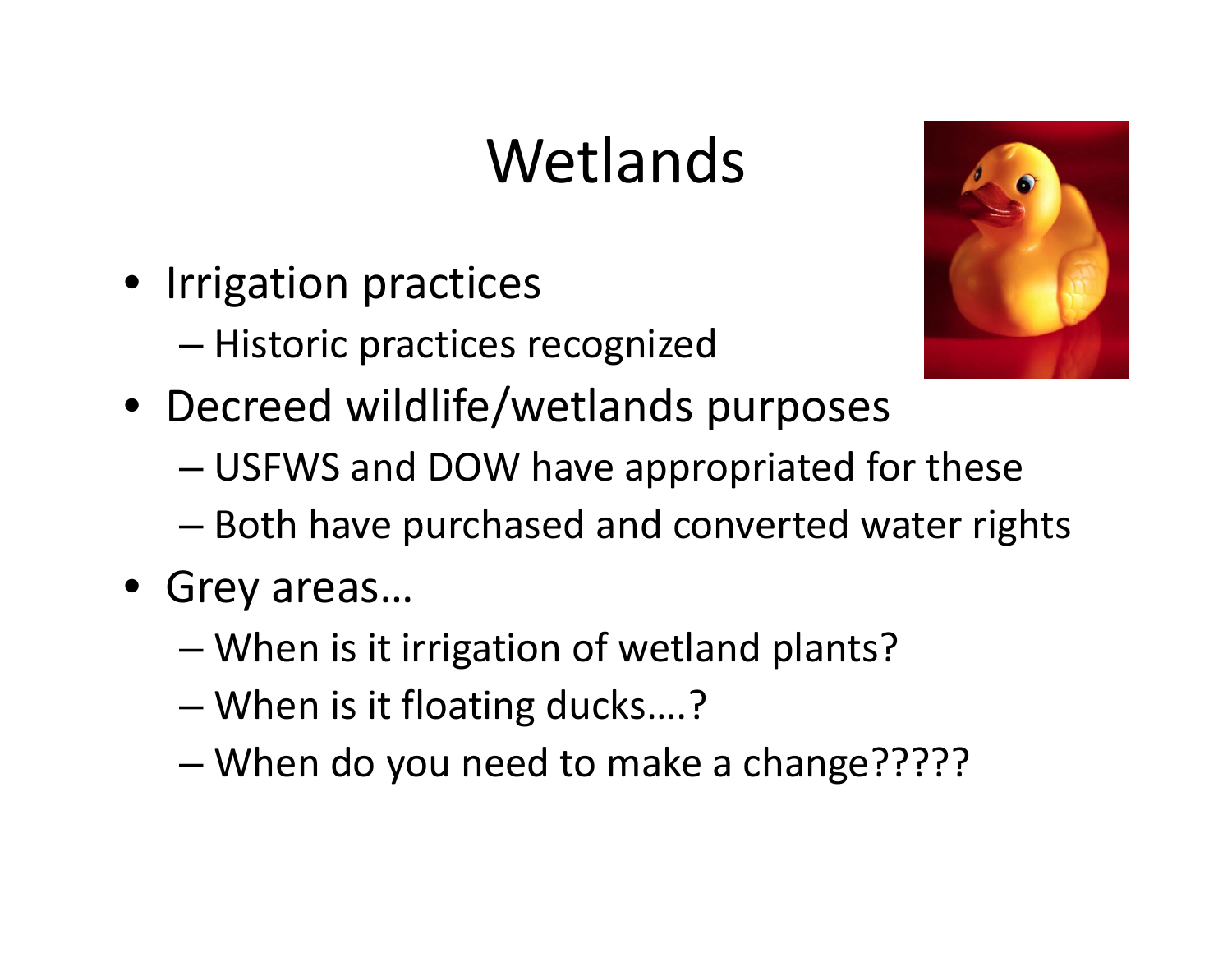### Other Environmental

- Mitigation banking or 1:1 replacement
- Federal rights
	- USFS
	- Wild and Scenic
	- –All go through State Water Court for adjudication.
- Changes over 1000 af
	- – Court can consider water quality….(an environmental and cultural consideration)